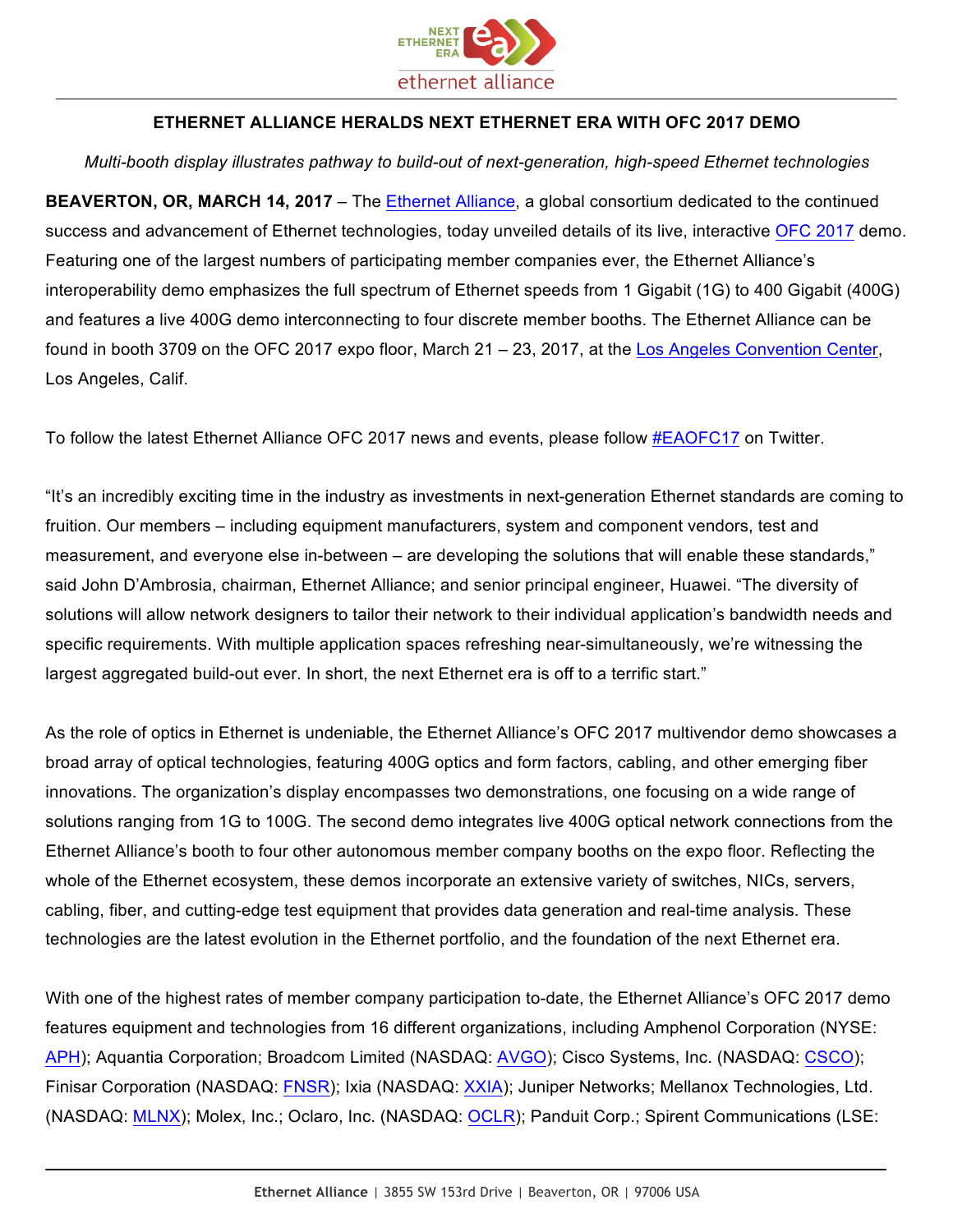

SPT.L); TE Connectivity Ltd. (NYSE: TEL); Teledyne LeCroy, Inc. (NYSE: TDY); Viavi Solutions Inc. (NASDAQ: VIAV); and Xilinx, Inc. (NASDAQ: XLNX).

"This demo is much more than merely hooking up PHYs – it's a true representation of the disruptive transformations taking place at every level of the Ethernet ecosystem. With member company participation among the highest it has ever been in Ethernet Alliance history, we have everything from interoperable real-world products available for immediate deployment, to forward-looking 400G technologies that will be the cornerstone of tomorrow's high-speed networks, to state-of-the-art test and measurement tools needed for validating a new generation of links and devices," said David J. Rodgers, board member and OFC 2017 technical lead, Ethernet Alliance; and senior product marketing manager, Teledyne LeCroy. "Our 400G demonstration highlights how IEEE 802.3™ standards facilitate interoperability, even at the pre-ratification stage. It's another proof-point of Ethernet's capacity to just plug in and perform as expected."

In addition to its multivendor demo, the Ethernet Alliance is hosting an OFC 2017 panel entitled *The Fracturing and Burgeoning Ethernet Market*, where expert panelists will also discuss how the 100G market is simultaneously thriving and fracturing into numerous variants. Moderated by Chairman John D'Ambrosia, expert speakers for this Ethernet Alliance panel include Mark Nowell, vice president, Ethernet Alliance; and senior director of engineering, Cisco Systems, Inc.; Chris Cole, vice president, advanced development, Finisar Corporation; and Paul Brooks, product line manager for high-speed transport, Viavi Solutions, Inc. *The Fracturing and Burgeoning Ethernet Market* panel session will be held from 11am – 12pm PST, Tuesday, March 21, 2017, Expo Theater III on the OFC expo floor.

To experience the Ethernet Alliance's live multivendor demo, please visit booth 3709 on the OFC 2017 expo floor. For more information about the Ethernet Alliance, please visit http://www.ethernetalliance.org, follow @EthernetAllianc on Twitter, visit its Facebook page, or join the EA LinkedIn group.

## **About the Ethernet Alliance**

The Ethernet Alliance is a global consortium that includes system and component vendors, industry experts, and university and government professionals who are committed to the continued success and expansion of Ethernet technology. The Ethernet Alliance takes Ethernet standards to market by supporting activities that span from incubation of new Ethernet technologies to interoperability demonstrations and education.

**###**

**Media Contact:** Melissa Power Interprose Public Relations P: 401-454-1314 E: melissa.power@interprosepr.com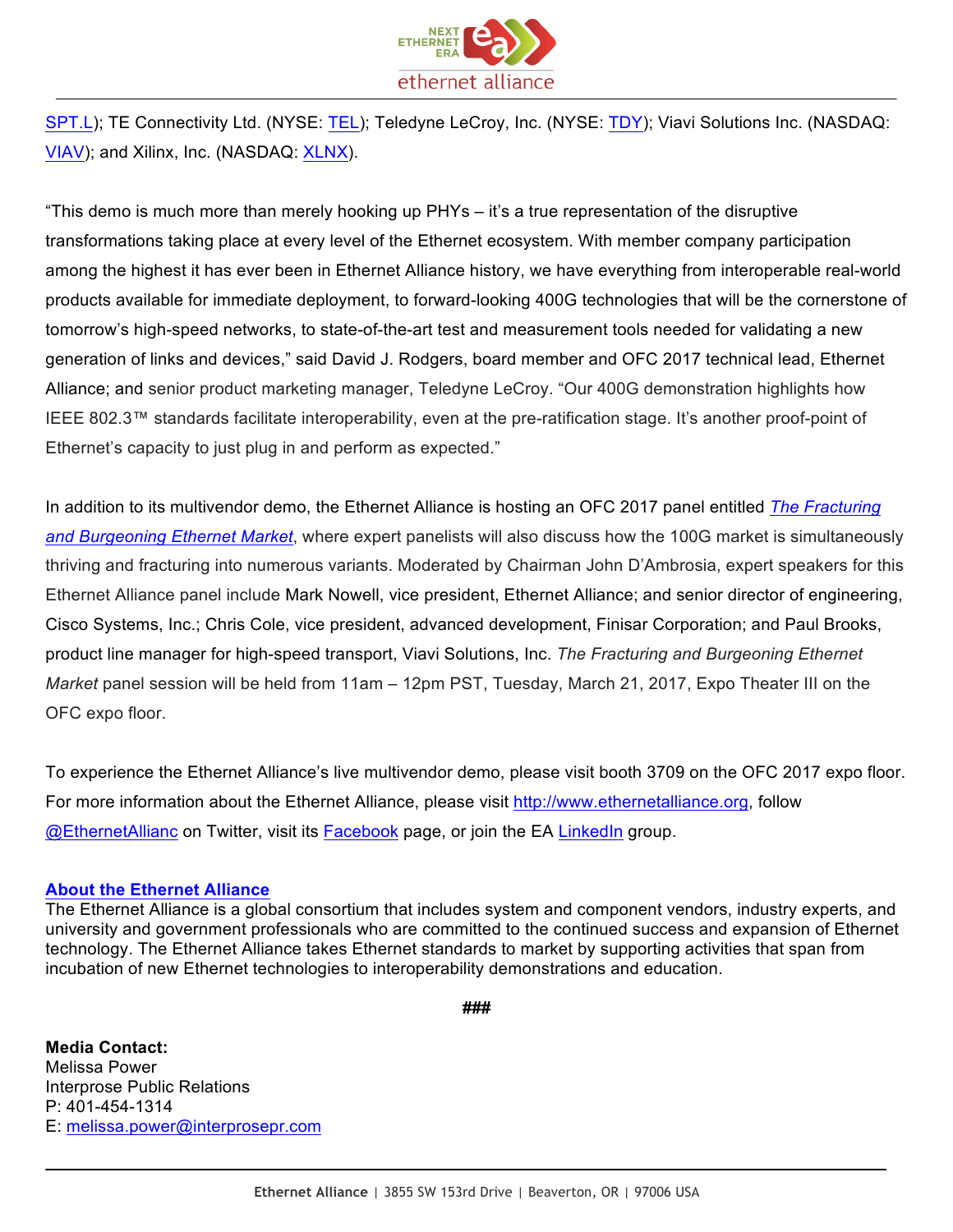

## **Additional Quotes:**

"For the past eight years Amphenol has been part of the Ethernet Alliance live demo at the OFC exhibition and is once again proud to be involved in this year's events. The OFC conference and exhibition is one of the nation's premier optical events each year and the Ethernet Alliance booth is great place for designers and end users. Both designers and end users alike can get the latest information on the latest in Gigabit Ethernet (GbE) and see the most current products in live and static demos.

Amphenol will be demonstrating our world-class 10 and 25GbE SFP+, 40GbE QSFP+, and 100GbE interconnect systems. Amphenol will showcase our passive copper cables and our latest Active Optical Cable assemblies (AOCs) as well as our SFP+ and QSFP+ cages and connectors. We will also have latest 25Gb RCx passive TOR cable system available. In addition, we will be showcasing a new offering of High Density (HD) rack mount optical connectivity panels and trunk cable solutions designed to increase density to improve cable routing and tray congestion." – *Greg McSorley, technical business development manager, Amphenol High-Speed Cables*

"The recently announced Aquantia AQS series modules deliver the flexibility and port density well known to the SFP+ form-factor while utilizing the existing twisted-pair copper cabling for network connectivity. These poweroptimized solutions enable 10GBASE-T for lengths up to 30 meters and 100 meters for 2.5GBASE-T and 5GBASE-T.

Aquantia's solutions feature an active rate-adaptation technology that allows users to seamlessly use 2.5G and 5G modules in existing SFP+ slots that were previously considered to suitable only for 10G fiber optic or Direct-Attach Copper (DAC) cables — at a superior cost/performance point." – *Kamal Dalmia, senior vice president, sales and marketing, Aquantia*

"OFC 2017 marks the arrival of the first-generation of 400GE pluggable transceiver modules offered in the MSA based CFP8 form-factor. Our CFP8 demonstration, which stretches between the Ethernet Alliance and Finisar booths, highlights the fast-paced progress being made across the industry in readiness for deployment of 400GE products. Broad participation at OFC 2017 clearly demonstrates that the all-important ecosystem, to drive widespread adoption of 400G, stretching across Module and IC vendors as well as equipment manufacturers has been established." – *Mark Ives, director, product line management, Finisar*

"Ixia is proud to be a member of the Ethernet Alliance, and to participate in the 400GE interoperability demonstrations with the latest CFP8 and QSFP-DD interface technologies. Joining with other industry-leading companies to showcase 400GE networking and optics, clearly demonstrates that fundamental technology and test tools are readily available to build the next generation of high speed networking products." – *Bethany Mayer, president and chief executive officer, Ixia*

"Juniper Networks is pleased to participate in the Ethernet Alliance as an industry leader in automated, scalable and secure networks. Collaboration and interoperability are key to driving innovation and we're proud to work alongside fellow industry experts toward the advancement of Ethernet technologies. To highlight this point and demonstrate Juniper's commitment to open standards, we will be showcasing interoperability of Juniper technology with equipment from several vendors in an extended topology that simulates real-world applications in a diverse multi-vendor environment. Be sure to stop by the Ethernet Alliance booth at this year's OFC to learn more about how Juniper Networks is helping customers connect their ideas, compete and thrive in an everchanging world." – *Donyel Jones-Williams, director, service provider portfolio marketing, Juniper Networks*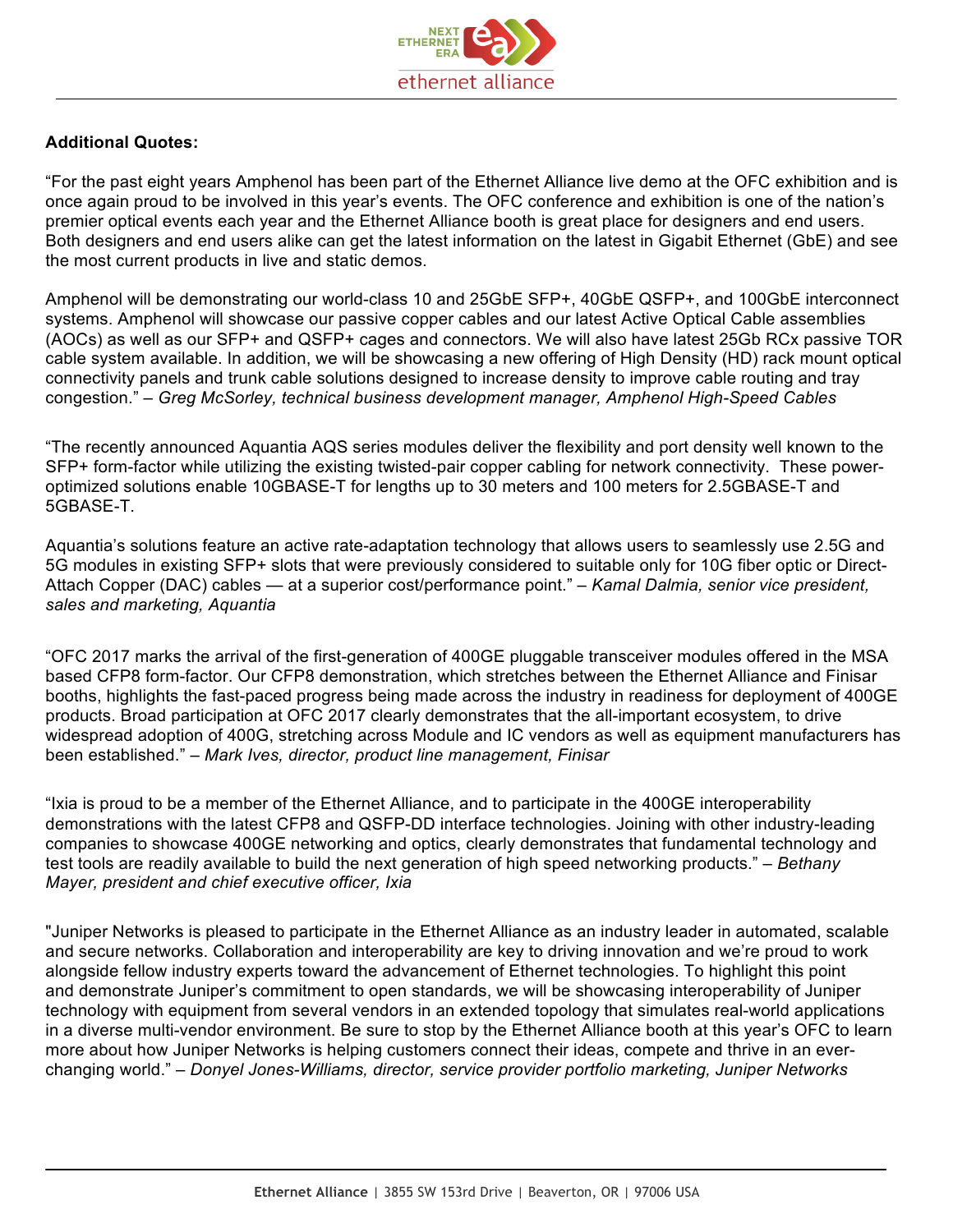

"Molex proudly supports the Ethernet Alliance and its mission to advance Ethernet technologies. Innovation and industry collaboration are vital to the development of each new generation of interoperable interfaces, modules, and protocols. The release of the QSFP-DD form factor specification by a 50 member MSA represents a significant milestone that will usher in high-density, high-speed networking solutions up to 400 Gbps." – *Scott Sommers, group product manager, Molex*

"Panduit is excited to contribute to Ethernet Alliance's interoperability and 400G demonstrations as a trusted provider of network cabling and infrastructure products. Panduit will display HD Flex™ Fiber Cabling System, PanMPO™ Fiber Optic Assemblies, and 100GbE DAC interconnects. HD Flex™ Fiber Cabling System is engineered to provide the highest levels of density and serviceability for high-performance data centers. The system is designed to enable organizations to easily scale up density and execute moves, adds, and changes quickly and safely, without disrupting adjacent circuits. In addition, Panduit has partnered with Finisar to demonstrate 100G SWDM4 over varying lengths of OM4, OM5, and Signature Core™ fiber*." – Darcy Phillips, associate product manager, Panduit*

"Bandwidth requirements continue to increase in order to accommodate an ever-expanding subscriber base and increasingly popular services such as video-on-demand and social media. The emerging 400GbE market will enable connectivity to next-generation switches and routers, high-density cloud data centers, and service provider devices and applications. In this demonstration with the Ethernet Alliance, Spirent will be showcasing its leadership in testing 400-Gigabit Ethernet. Spirent has the most flexible, highest density, and highest performance 400GbE test modules to ensure network interoperability, performance, and availability." – *Abhitesh Kastuar, general manager, cloud & IP business unit, Spirent Communications*

Since the beginning, the Ethernet Alliance and TE Connectivity have worked together to enable and promote the innovative Ethernet connections that count in high-performance computing and networking. From 1 to 100 Gbps and beyond, TE is proud to display and offer our critical Ethernet solutions including I/O, backplane and copper cable assemblies for a broad range of communications applications." *– Nathan Tracy, technologist, data and devices, TE Connectivity*

"The advancement and adoption of Ethernet variants has further established it as the "go to" communications channel for a broad range of traditional and new applications. Among these are enhanced storage applications, industrial, broadcast video, and automotive uses, as well as the legacy implementations with which the industry is all too familiar.

Teledyne LeCroy is leading the Test & Measurement segment with new test solutions and services to foster specification compliance and operational readiness to help the Ethernet community face the challenges of deploying and supporting new Ethernet products.

Every participant in the Ethernet Ecosystem is keenly aware of the need to ensure 'out of the box' performance, and Teledyne LeCroy's SierraNet product family fulfills a critical requirement towards achievement of that goal." – *David J. Rodgers, senior product marketing manager, ENET/SAN protocol tools, Teledyne LeCroy*

"Viavi delivers a 400G test platform for the entire optical network ecosystem, including research and development, module suppliers, network equipment manufacturers and service providers. The ONT-600 400G has been proven in numerous public demonstrations of interoperability, and can scale with a range of future applications." – *Dr. Paul Brooks, 400G technology lead, Viavi Solutions*